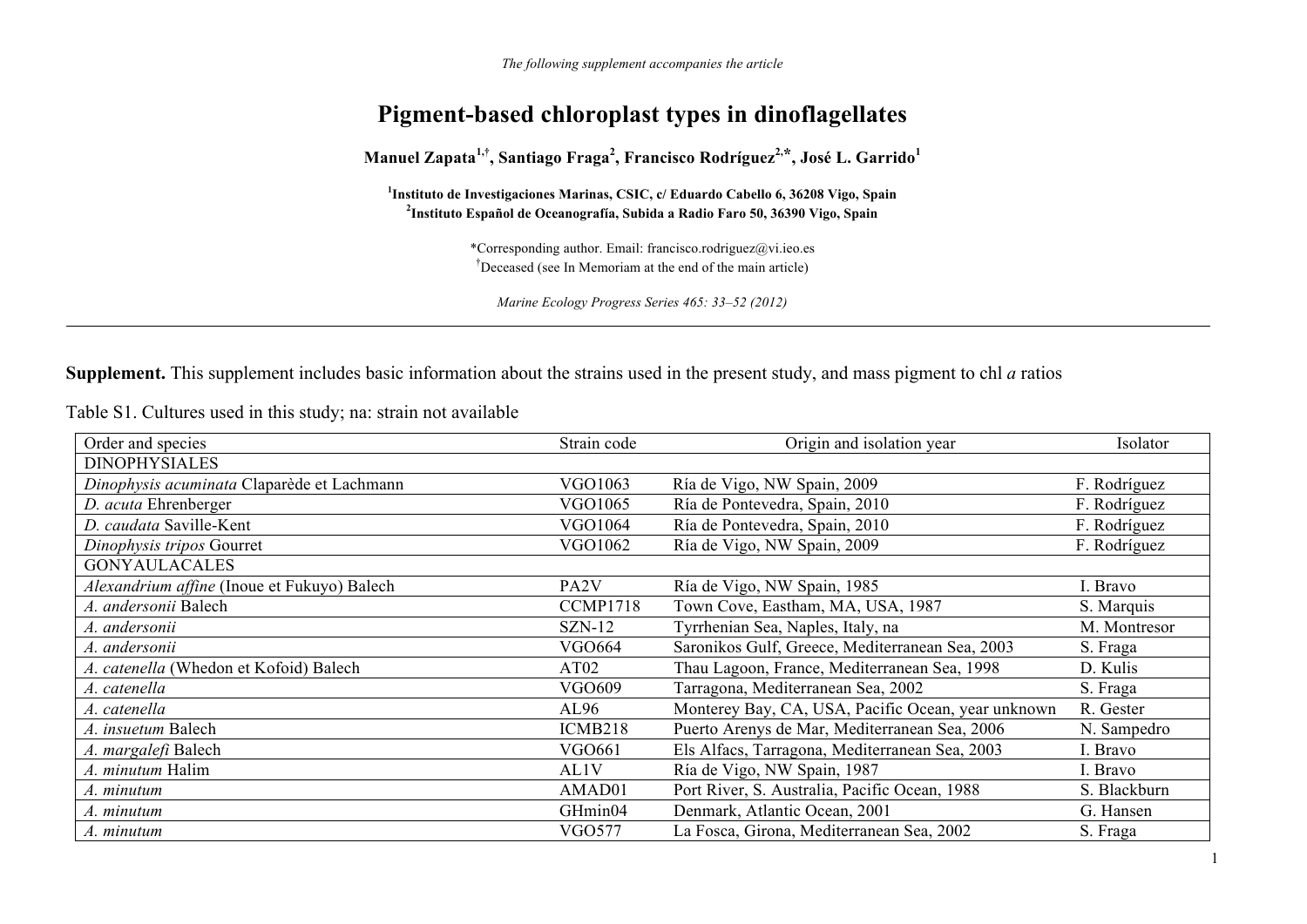| A. ostenfeldii (Paulsen) Balech et Tangen                    | AOTV-A1A          | Föglö/Åland, Finland, Baltic Sea, 2004          | A. Kemp      |
|--------------------------------------------------------------|-------------------|-------------------------------------------------|--------------|
| A. ostenfeldii                                               | AOTV-A4A          | Föglö/Åland, Finland, Baltic Sea, 2004          | A. Kemp      |
| A. peruvianum (Balech & Mendiola) Balech et Tangen           | AM10C             | Costa Brava, Mediterranean Sea, 2002            | I. Bravo     |
| A. pseudogonyaulax (Biecheler) Horoguchi                     | VGO706            | Alfacs Bay, Ebro Delta, Mediterranean Sea, 2003 | I. Bravo     |
| A tamarense (Lebour) Balech                                  | <b>CCMP1493</b>   | Da Yia Bay, China, Pacific Ocean, 1991          | G. Usup      |
| A. tamarense                                                 | MDQ1096           | Mar del Plata, Argentina, Atlantic Ocean, 1996  | I. Carreto   |
| A. tamarense                                                 | PE1V              | Ría de Vigo, NW Spain, 1984                     | I. Bravo     |
| A. tamarense                                                 | <b>VGO553</b>     | Kavala Harbour, Greece, Mediterranean Sea, 2002 | S. Fraga     |
| A tamutum Montresor, Beran et John                           | VGO617            | Els Alfacs, Tarragona, Mediterranean Sea, 2002  | I. Bravo     |
| A. taylori Balech                                            | AM8V              | Costa Brava, Mediterranean Sea, 1994            | S. Fraga     |
| A. taylori                                                   | <b>VGO703</b>     | Alfacs Bay, Ebro Delta, Mediterranean Sea, 2003 | I. Bravo     |
| Coolia canariensis Fraga                                     | <b>VGO775</b>     | Tenerife, Canary Islands, Spain, 2004           | S. Fraga     |
| C. canariensis                                               | <b>VGO787</b>     | Tenerife, Canary Islands, Spain, 2004           | S. Fraga     |
| C. monotis Meunier                                           | CM <sub>2</sub> V | Ría de Vigo, NW Spain, 1985                     | I. Bravo     |
| C. monotis                                                   | CM6V              | Almería, Spain, Mediterranean Sea, 1999         | S. Fraga     |
| C. monotis                                                   | RIKZ4             | Yerseke, The Netherlands, Atlantic Ocean, 2000  | L. Peperzak  |
| C. monotis                                                   | SZN43             | Naples, Italy, Mediterranean Sea, 1991          | M. Montresor |
| C. cf. monotis                                               | CCMP1345          | Florida, USA, 1986                              | J. Bomber    |
| C. tropicalis Faust                                          | <b>CCMP1744</b>   | Twin Cay, Belize, 1994                          | S. L. Morton |
| C. cf. tropicalis                                            | <b>VGO923</b>     | Manado, Indonesia, 2007                         | S. Fraga     |
| Fragilidium sp.                                              | IO 91-01          | Cascais, Portugal, 2007                         | S. Fraga     |
| Fragilidium sp.                                              | <b>VGO692</b>     | Elefsis Bay, Saronikos Gulf, Greece, 2003       | S. Fraga     |
| Gambierdiscus excentricus Fraga                              | VGO790            | Tenerife, Canary Islands, Spain, 2004           | S. Fraga     |
| Gambierdiscus sp.                                            | <b>VGO920</b>     | Manado, Indonesia, Pacific Ocean, 2007          | S. Fraga     |
| Gambierdiscus sp.                                            | <b>KC81G1</b>     | Crete, Greece, Mediterranean Sea, 2007          | K. Aligizaki |
| Lingulodinium polyedrum (Stein) Dodge                        | LP4V              | Ría de Lorbé, NW Spain, 2000                    | S. Fraga     |
| L. polyedrum                                                 | LP9V              | Ría de Ares, NW Spain, 2002                     | S. Fraga     |
| Neoceratium furca (Ehrenberg) Gómez, Moreira et Lopez-García | Nfurca1           | Baiona, Ría de Vigo, NW Spain, 2009             | F. Rodríguez |
| Ostreopsis cf. ovata Fukuyo                                  | OS01BR            | Rio de Janeiro, Brazil, Atlantic Ocean, 2000    | S. Fraga     |
| O. cf. ovata                                                 | <b>VGO883</b>     | Lanzarote, Canary Islands, Atlantic Ocean, 2006 | S. Fraga     |
| O. cf. ovata                                                 | VGO613            | Bahía de Abra, Madeira, Atlantic Ocean, 2002    | S. Fraga     |
| O. cf. siamensis Schmidt                                     | OS3V              | Almería, Spain, Mediterranean Sea, 1999         | S. Fraga     |
| Protoceratium reticulatum (Claparède et Lachmann) Bütschli   | GG1AM             | La Atunara, Cadiz, Mediterranean Sea, 1999      | S. Fraga     |
| P. reticulatum                                               | CCMP404           | Salton Lake, CA, USA, 1966                      | A. Dodson    |
| P. reticulatum                                               | CCMP1720          | Biscayne Bay, Miami, FL, USA, 1994              | P. Hargraves |
| <b>GYMNODINIALES</b>                                         |                   |                                                 |              |
| Akashiwo sanguinea (Hirasaka) Hansen et Moestrup             | <b>VGO138</b>     | Catalonian Coast, Mediterranean Sea, na         | M. Delgado   |
| A. sanguinea                                                 | <b>VGO626</b>     | Greece, Mediterranean Sea, 2002                 | S. Fraga     |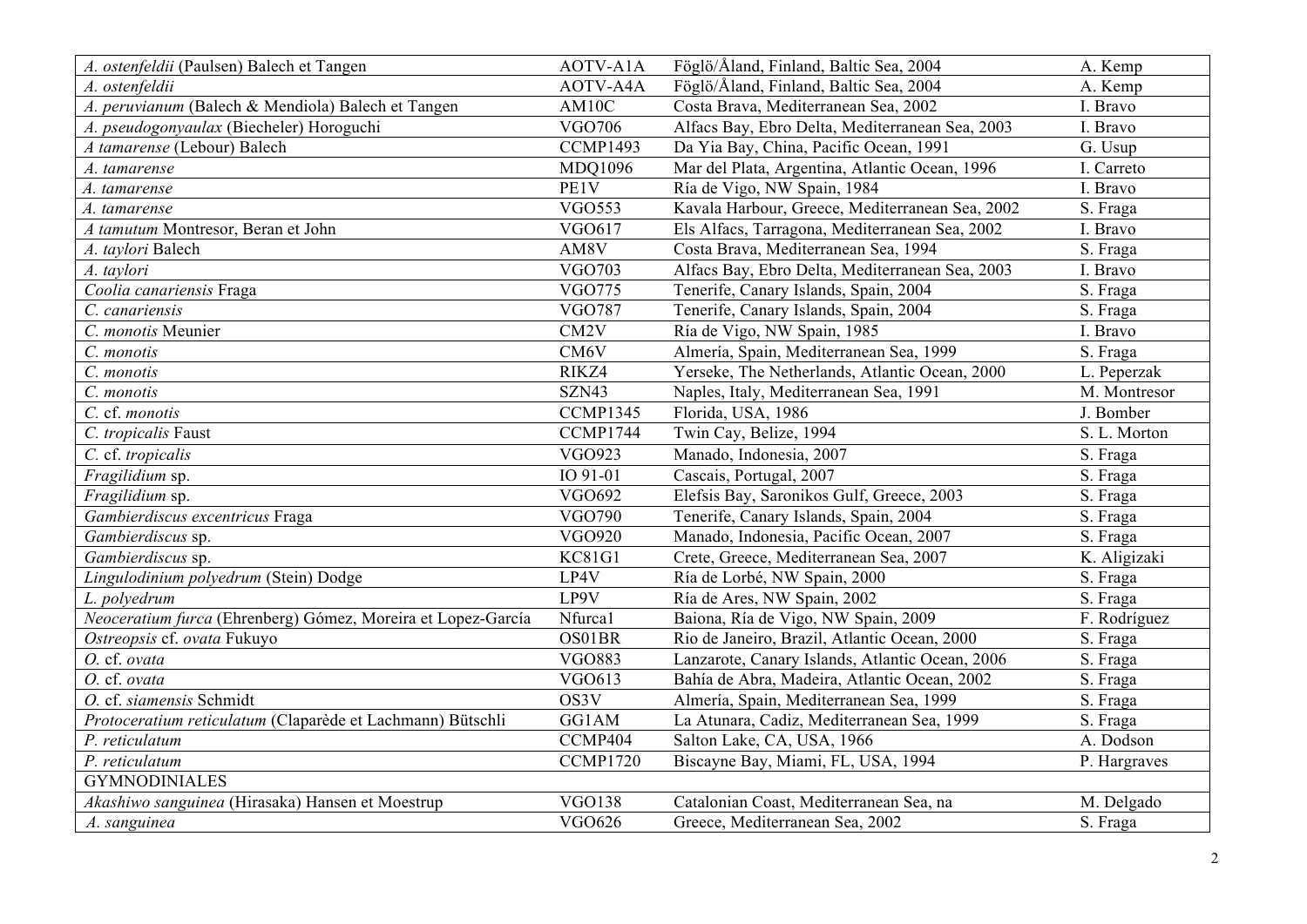| Amphidinium carterae Hulburt                                | A01BR              | Brazil, Atlantic Ocean, 2000                       | S.O. Lourenço               |
|-------------------------------------------------------------|--------------------|----------------------------------------------------|-----------------------------|
| A. carterae                                                 | ACMK03             | Maurice Island, Indian Ocean, 1996                 | J. Diogène                  |
| A. carterae                                                 | ACRN02             | Reunion Island, Indian Ocean, 1992                 | J. Diogène                  |
| A. carterae                                                 | CS-212             | Falmouth, MA, USA, Atlantic Ocean, 1954            | R. Gillard                  |
| A. cf. carterae                                             | A1V                | Ría de Pontevedra, NW Spain, 1985                  | I. Bravo                    |
| Barrufeta bravensis Sampedro et Fraga                       | <b>VGO859</b>      | La Fosca, Girona, Mediterranean Sea, 2005          | S. Fraga                    |
| <b>B.</b> bravensis                                         | <b>VGO860</b>      | La Fosca, Girona, Mediterranean Sea, 2005          | S. Fraga                    |
| <b>B.</b> bravensis                                         | <b>VGO864</b>      | La Fosca, Girona, Mediterranean Sea, 2005          | S. Fraga                    |
| Gymnodinium catenatum Graham                                | $GCI1\overline{V}$ | Ría de Vigo, Spain, NW Spain, 1993                 | I. Bravo                    |
| G. catenatum                                                | GC31AM             | La Atunara, Cádiz, Spain, 1999                     | S. Fraga                    |
| G. catenatum                                                | CS-302             | Hastings Bay, Tasmania, Australia, 1990            |                             |
| G.impudicum (Fraga et Bravo) Hansen et Moestrup             | GY1VA              | Valencia, Mediterranean Sea, 1992                  | I. Bravo                    |
| G. instriatum (Freudenthal et Lee) Coats                    | <b>VGO642</b>      | Vilanova, Barcelona, Mediterranean Sea, 2003       | S. Fraga                    |
| G. litoralis René                                           |                    |                                                    |                             |
| G.cf. microreticulatum Bolch et Hallegraeff                 | <b>VGO581</b>      | La Fosca, Girona, Mediterranean Sea, 2002          | S. Fraga                    |
| G. nolleri Ellegaard et Moestrup                            | DK5                | Øresund, Denmark, Atlantic Ocean, 1998             | M. Ellegaard                |
| Gyrodinium uncatenum Hulburt                                | CS-289/3           | Bathurst Harbor, Tasmania, Australia, 1988         | S. Blackburn                |
| Karenia brevis (Davis) Hansen et Moestrup                   | CCMP718            | Florida, USA, North Atlantic Ocean, 1960           | W. B. Wilson                |
| K. brevis                                                   | <b>CCMP2281</b>    | Pensacola Beach, FL, USA, North Atlantic, 2003     | J. Rogers                   |
| K. mikimotoi (Miyake et Kominami ex Oda) Hansen et Moestrup | CCMP429            | Sutton Harbour, Plymouth, UK, Atlantic Ocean, 1980 | D. Harbor                   |
| K. papilonacea Haywood et Steidinger                        | VGO679             | Sant Cast, Brittany, Atlantic Ocean, 2003          | S. Fraga                    |
| K. selliformis Haywood, Steidinger et MacKenzie             | VGO876             | Boughrara, Tunisia, Mediterranean Sea, 2006        | S. Fraga                    |
| K. selliformis                                              | <b>VGO877</b>      | Boughrara, Tunisia, Mediterranean Sea, 2006        | S. Fraga                    |
| K. selliformis                                              | VGO901             | Boughrara, Tunisia, Mediterranean Sea, 2006        | S. Fraga                    |
| K. umbella de Salas, Bolch et Hallegraeff                   | Gy2DE              | Derwent River, Tasmania, Australia, 1997           | C. Bolch                    |
| Karlodinium armiger Bergholtz, Daugberg et Moestrup         | <b>GC-2 IRTA</b>   | Alfacs Bay, Ebro Delta, Mediterranean Sea, 2000    | M. Fernández                |
| K. armiger                                                  | GC-3 IRTA          | Alfacs Bay, Ebro Delta, Mediterranean Sea. 2000    | M. Fernández                |
| K. armiger                                                  | <b>VGO260</b>      | Delta del Ebro, Tarragona, Mediterranean Sea, na   | M. Delgado                  |
| K. decipiens de Salas, Bolch et Hallegraeff                 | Nervión34          | Nervión Estuary, Biscay Bay, 2004                  | A. Laza-Martinez            |
| K. veneficum (Ballantine) Larsen                            | CCMP415            | 59.3° N, 10.36° E, Norway, Atlantic Ocean, 1976    | W. Thomas                   |
| K. veneficum                                                | CCMP1974           | Chesapeake Bay, USA, Atlantic Ocean, 1995          | L. Aishao                   |
| K. veneficum                                                | $CS-310$           | Illawarra Lake, NSW, Australia, na                 | C. Bolch                    |
| K. veneficum                                                | <b>GC-4 IRTA</b>   | Alfacs Bay, Ebro Delta, Mediterranean Sea, 2000    | M. Fernández                |
| K. veneficum                                                | VGO691             | Bretagne, France, Atlantic Ocean, 2003             | S. Fraga                    |
| K. veneficum                                                | <b>VGO870</b>      | Boughrara, Tunez, Mediterranean Sea, 2006          | S. Fraga                    |
| Lepidodinium chlorophorum (Elbrächter et Schnepf) Hansen,   | BAHME100           | List / Sylt 55° 01.30' N, 08° 27.10' E, 1990       | $\overline{M}$ . Elbrächter |
| Botes et de Salas                                           |                    |                                                    |                             |
| L. chlorophorum                                             | Dino16EUH          | Nervion River, Biscay Bay, Atlantic Ocean, 2003    | A. Laza-Martinez            |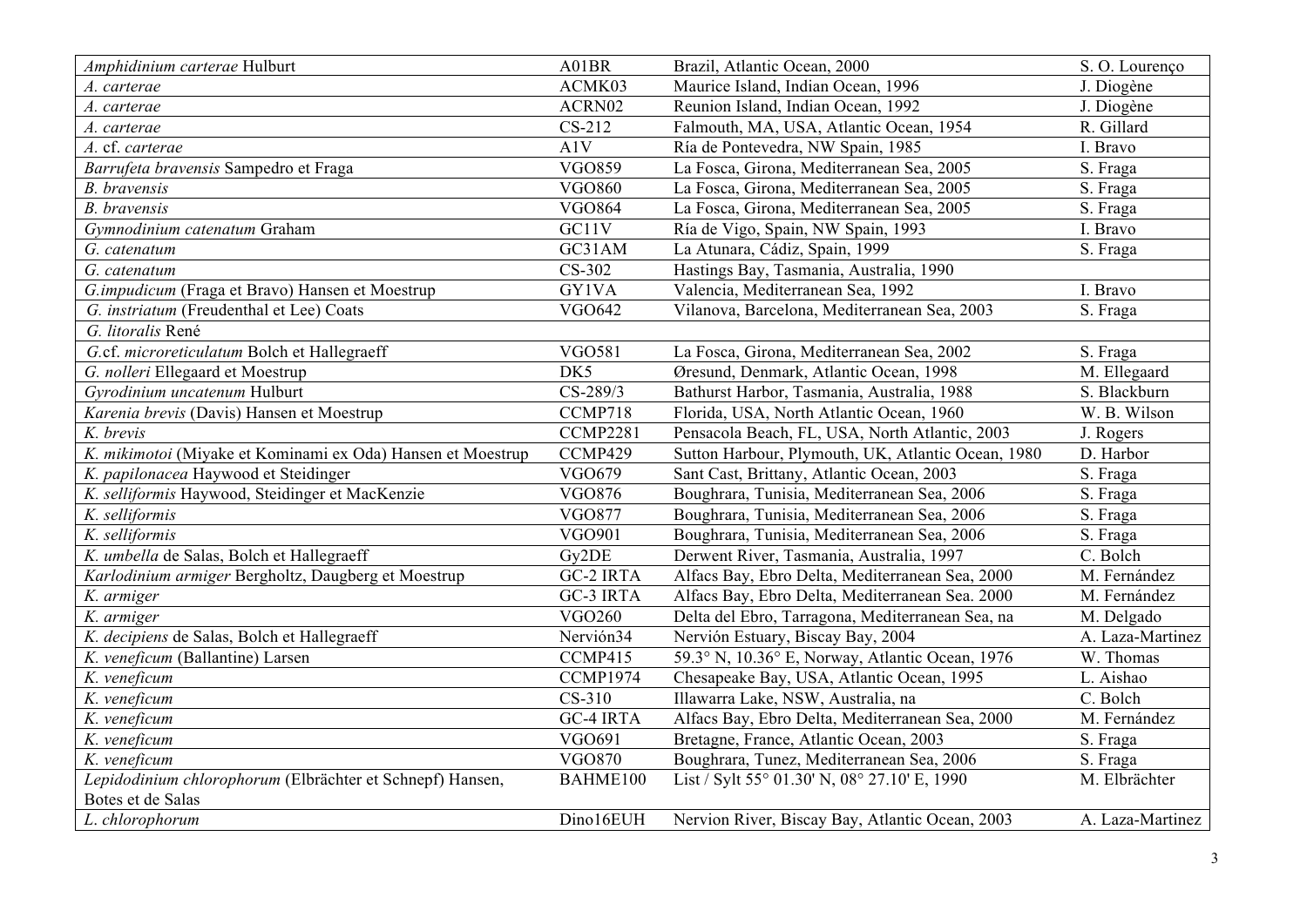| L. chlorophorum                                              | <b>RCC1488</b>    | English Channel, Normandy Coast, Atlantic Ocean,<br>year unknown | I. Probert       |
|--------------------------------------------------------------|-------------------|------------------------------------------------------------------|------------------|
| L. chlorophorum                                              | <b>RCC1489</b>    | English Channel, Normandy Coast, Atlantic Ocean,<br>year unknown | I. Probert       |
| Takayama cf. helix de Salas, Bolch et Hallegraeff            | <b>VGO 341</b>    | Ría de Vigo, NW Spain, 2001                                      | S. Fraga         |
| <b>PERIDINIALES</b>                                          |                   |                                                                  |                  |
| Durinskia baltica (= Peridinium balticum Levis) Lemm         | $CS-38$           | Salton Sea, CA, USA, na                                          | A. Loeblich      |
| Heterocapsa niei (Loeblich III, 1968) Morrill & Loeblich III | VGO399            | Ría de Lorbé, NW Spain, 2002                                     | S. Fraga         |
| H. triquetra (Ehrenberg) Stein                               | VGO1053           | Bahía de Fangar, Ebro Delta, Mediterranean Sea, 2005             | I. Bravo         |
| Kryptoperidinium foliaceum (Stein) Lindemann                 | $CS-37$           | La Parguera, Puerto Rico, Atlantic Ocean, 1965                   | P. R. Burkholder |
| K. foliaceum                                                 | <b>VGO556</b>     | Catoira, Ría de Arousa, NW Spain, 2002                           | F. Rodríguez     |
| Peridinium aciculiferum Lemmermann                           | PAER-1            | Lake Erken, Sweden, 1995                                         | K. Rengefors     |
| P. aciculiferum                                              | PAER-2            | Lake Erken, Sweden, 2004                                         | K. Rengefors     |
| Scrippsiella hangoei (Schiller) Larsen                       | STHV-1            | Baltic Sea, near Tvarminne, Finland, 2002                        | A. Kremp         |
| S. hangoei                                                   | STHV-4            | Baltic Sea, near Tvarminne, Finland, 2002                        | A. Kremp         |
| S. hangoei                                                   | STHV-6            | Baltic Sea, near Tvarminne, Finland, 2002                        | A. Kremp         |
| Scrippsiella sp.                                             | S <sub>3</sub> V  | Ría de Vigo, NW Spain, 1989                                      | S. Fraga         |
| <b>PROROCENTRALES</b>                                        |                   |                                                                  |                  |
| Prorocentrum arenarium Faust                                 | VGO776            | Tenerife, Canary Islands, Spain, 2004                            | S. Fraga         |
| P. belizeanum Faust                                          | PBMA01            | Mayotte Island, Indian Ocean, 1992                               | J. Diogène       |
| P. belizeanum                                                | <b>VGO867</b>     | La Gomera, Canary Islands, Spain, 2005                           | S. Fraga         |
| P. compressum (Bailey) Abé ex Dodge                          | VGO621            | Greece, Mediterranean Sea, 2002                                  | S. Fraga         |
| P. cf. faustiae Morton                                       | <b>VGO894</b>     | Malaysia, na                                                     | N. Noor          |
| P. levis Faust, Kibler, Vandersea, Tester et Litaker         | <b>VGO777</b>     | Tenerife, Canary Islands, Spain, 2004                            | S. Fraga         |
| P. levis                                                     | <b>VGO957</b>     | Ebro Delta, Mediterranean Sea, na                                | J. Diogène       |
| P. lima (Ehrenberg) Dodge                                    | PL2V              | Isl. Cies, Ría de Vigo, NW Spain, 1985                           | I. Bravo         |
| P. lima                                                      | <b>VGO620</b>     | Torre Mora, Spain, Mediterranean Sea, 2002                       | S. Fraga         |
| P. micans Ehrenberg                                          | PM1V              | Ría de Vigo, NW Spain, 1985                                      | I. Bravo         |
| P. minimum (Pavillard) Schliller                             | <b>VGO365</b>     | Ría de Vigo, NW Spain, 2001                                      | S. Fraga         |
| P. minimum                                                   | VGO367            | Ría de Vigo, NW Spain, 2001                                      | S. Fraga         |
| P. nux Puigserver et Zingone                                 | <b>UTEX1008</b>   | England, North Sea, Atlantic Ocean, 1957                         | I. Adams         |
| P. rathymum Loeblich, Shirley et Schmidt                     | VGO893            | Malaysia, na                                                     | Norma            |
| P. rostratum Stein                                           | PR1V              | Ría de Vigo, NW Spain, 1990                                      | I. Bravo         |
| P. triestinum Schliller                                      | PT <sub>2</sub> V | Ría de Vigo, NW Spain, 1989                                      | S. Fraga         |
| THORACOSPHAERALES                                            |                   |                                                                  |                  |
| Thoracosphaera heimii (Lohm.) Kamptner                       | <b>CCMP1069</b>   | 23° 48.9' N, 89° 45.7' W, Gulf of Mexico, 1989                   | L. Brand         |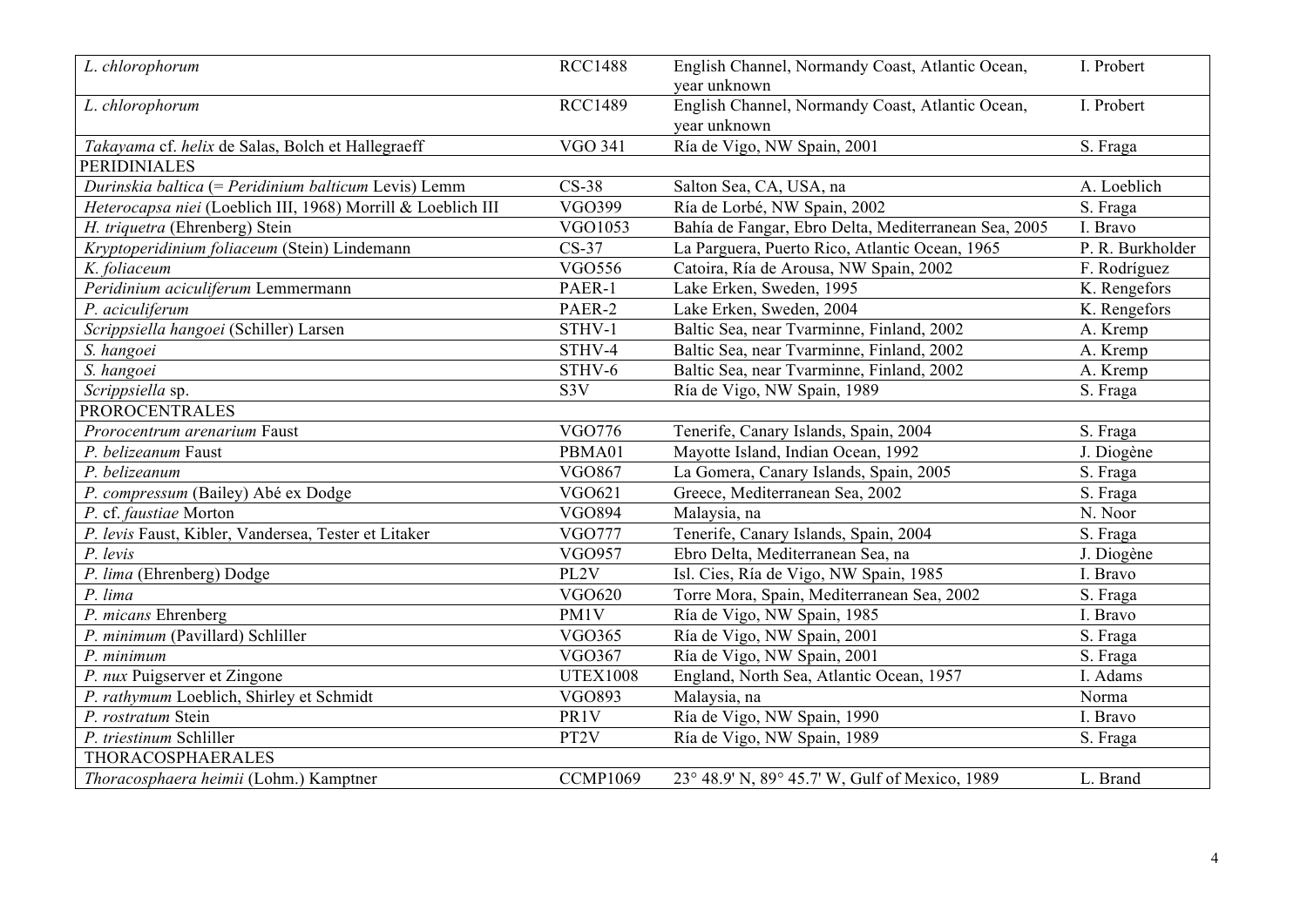| Order and species    | Strain code       | Peri:chl $c_2$ |                   |      | Peri:chl a Chl $c_2$ :chl a Chl $c_1$ :chl a | Diadino:chl a | Dino:chl $a$      |
|----------------------|-------------------|----------------|-------------------|------|----------------------------------------------|---------------|-------------------|
| <b>GONYAULACALES</b> |                   |                |                   |      |                                              |               |                   |
| Alexandrium affine   | PA <sub>2</sub> V | 4.23           | 0.76              | 0.18 | 0.00                                         | 0.34          | 0.16              |
| A. andersonii        | <b>CCMP1718</b>   | 3.48           | 0.80              | 0.23 | 0.00                                         | 0.39          | 0.12              |
| A. andersonii        | <b>VGO664</b>     | 4.64           | 0.98              | 0.21 | 0.00                                         | 0.42          | 0.06              |
| A. andersonii        | <b>SZN-12</b>     | 3.30           | 0.43              | 0.13 | 0.00                                         | 0.27          | 0.13              |
| A. catenella         | AT <sub>02</sub>  | 3.16           | 0.60              | 0.19 | 0.00                                         | 0.41          | 0.17              |
| A. catenella         | VGO609            | 3.11           | 0.59              | 0.19 | 0.00                                         | 0.28          | 0.28              |
| A. catenella         | AL96              | 3.00           | 0.45              | 0.15 | 0.00                                         | 0.18          | 0.10              |
| A. insuetum          | ICMB218           | 3.27           | 0.72              | 0.22 | 0.00                                         | 0.25          | $0.08\,$          |
| A. margalefii        | <b>ICMB</b>       | 3.59           | 0.78              | 0.22 | 0.00                                         | 0.27          | 0.10              |
| A. margalefii        | VGO661            | 3.05           | 0.64              | 0.21 | 0.00                                         | 0.20          | 0.11              |
| A. minutum           | AL1V              | 5.23           | 0.95              | 0.18 | 0.00                                         | 0.26          | 0.12              |
| A. minutum           | AMAD01            | 3.43           | 0.96              | 0.28 | 0.00                                         | 0.30          | 0.12              |
| A. minutum           | CLONE4            | 2.78           | 0.76              | 0.27 | 0.00                                         | 0.28          | 0.14              |
| A. minutum           | <b>VGO577</b>     | 3.25           | 0.78              | 0.24 | 0.00                                         | 0.31          | 0.12              |
| A. ostenfeldii       | AOTV-A1A          | 3.41           | 0.69              | 0.20 | 0.01                                         | 0.55          | 0.14              |
| A. ostenfeldii       | AOTV-A4A          | 3.15           | 0.63              | 0.20 | 0.01                                         | 0.52          | 0.12              |
| A. peruvianum        | AM10C             | 5.12           | 0.88              | 0.17 | 0.00                                         | 0.41          | $0.10\,$          |
| A. pseudogonyaulax   | <b>VGO706</b>     | 3.53           | 0.90              | 0.26 | 0.00                                         | 0.18          | 0.05              |
| A. tamarense         | CCMP1493          | 3.36           | 0.67              | 0.20 | 0.00                                         | 0.26          | 0.12              |
| A. tamarense         | <b>MDQ1096</b>    | 3.42           | 0.80              | 0.23 | 0.00                                         | 0.33          | 0.13              |
| A. tamarense         | PE1V              | 2.91           | 0.67              | 0.23 | 0.00                                         | 0.25          | 0.12              |
| A. tamarense         | <b>VGO553</b>     | 3.72           | 0.78              | 0.21 | 0.00                                         | 0.29          | 0.12              |
| A. tamutum           | VGO617            | 3.42           | 0.85              | 0.25 | 0.00                                         | 0.38          | 0.12              |
| A. taylori           | AM8V              | 2.24           | 0.39              | 0.18 | 0.00                                         | 0.44          | 0.18              |
| A. taylori           | <b>VGO703</b>     | 2.44           | 0.44              | 0.18 | 0.00                                         | 0.24          | 0.17              |
| Coolia canariensis   | <b>VGO775</b>     | 4.26           | $\overline{1}.10$ | 0.26 | $\overline{0.00}$                            | 0.41          | $\overline{0.11}$ |
| C. canariensis       | <b>VGO787</b>     | 4.14           | 1.45              | 0.35 | 0.00                                         | 0.37          | 0.09              |
| C. monotis           | CM <sub>2</sub> V | 3.25           | 0.72              | 0.22 | 0.00                                         | 0.38          | 0.12              |
| C. monotis           | CM6V              | 3.12           | 0.78              | 0.25 | 0.00                                         | 0.42          | 0.12              |
| C. monotis           | RIKZ4             | 2.58           | 0.76              | 0.29 | 0.00                                         | 0.38          | 0.13              |
| C. monotis           | CCMP1345          | 2.75           | 0.81              | 0.29 | 0.00                                         | 0.31          | 0.14              |
| Coolia sp.           | VGO923            | 3.11           | 0.74              | 0.24 | 0.00                                         | 0.27          | 0.09              |
| C. tropicalis        | CCMP1744          | 2.31           | 0.80              | 0.35 | 0.05                                         | 0.39          | 0.12              |

Table S2. Mass (w:w) pigment to chlorophyll (chl) *a* ratios and their variability in pigment-based chloroplast Type 1. Abbreviations as in Table 1 of the main text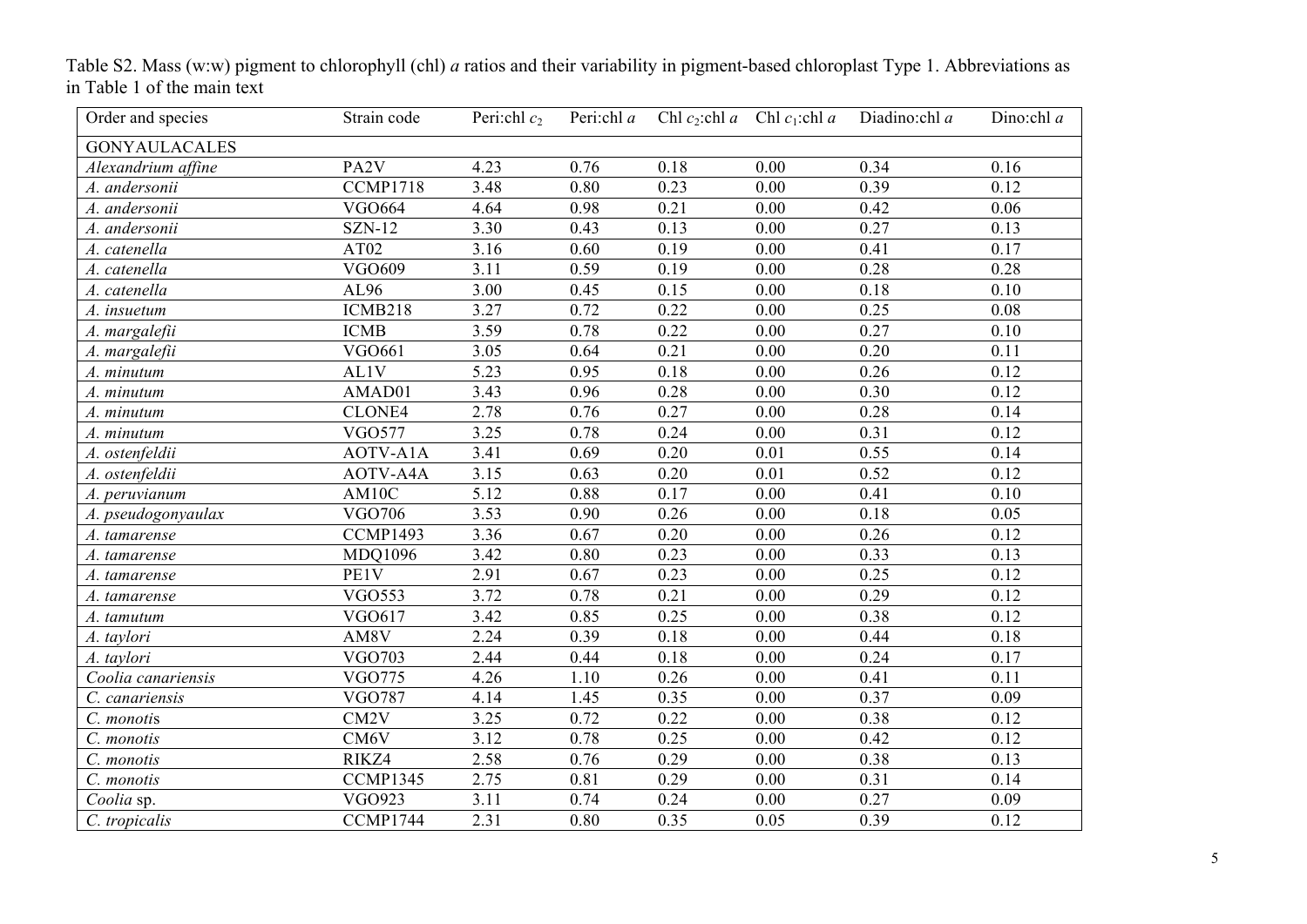| Fragilidium sp.                | VGO692                | 3.16 | 0.68 | 0.21 | 0.00              | 0.44 | 0.14              |
|--------------------------------|-----------------------|------|------|------|-------------------|------|-------------------|
| Fragilidium sp.                | IO 91-01              | 2.94 | 0.73 | 0.25 | 0.00              | 0.34 | 0.14              |
| Gambierdiscus excentricus      | <b>VGO790</b>         | 3.51 | 1.07 | 0.31 | 0.04              | 0.40 | 0.14              |
| Gambierdiscus sp.              | <b>VGO920</b>         | 2.82 | 0.64 | 0.22 | 0.03              | 0.35 | 0.13              |
| Gambierdiscus sp.              | <b>KC81G1</b>         | 2.82 | 0.78 | 0.28 | 0.05              | 0.40 | 0.12              |
| Lingulodinium polyedrum        | LP4V                  | 3.99 | 0.78 | 0.20 | 0.00              | 0.24 | 0.14              |
| L. polyedrium                  | LP9V                  | 4.27 | 0.78 | 0.18 | 0.00              | 0.24 | 0.14              |
| Neoceratium furca              | Nfurca1               | 2.91 | 0.51 | 0.18 | $\overline{0.00}$ | 0.25 | $\overline{0.01}$ |
| Ostreopsis ovata               | OS01BR                | 3.11 | 0.84 | 0.27 | 0.00              | 0.50 | 0.10              |
| O. cf. ovata                   | VGO611                | 3.06 | 0.83 | 0.27 | 0.00              | 0.31 | 0.09              |
| $\overline{O}$ . cf. siamensis | OS3V                  | 3.54 | 1.01 | 0.29 | 0.00              | 0.66 | 0.09              |
| O. cf. siamensis               | VGO613                | 3.62 | 0.97 | 0.27 | $\overline{0.00}$ | 0.48 | 0.10              |
| O. cf. siamensis               | <b>VGO883</b>         | 3.47 | 0.86 | 0.25 | 0.00              | 0.39 | 0.10              |
| Protoceratium reticulatum      | GG1AM                 | 2.94 | 0.72 | 0.25 | 0.01              | 0.26 | 0.12              |
| P. reticulatum                 | CCMP404               | 4.02 | 0.66 | 0.16 | 0.03              | 0.40 | 0.14              |
| P. reticulatum                 | CCMP1720              | 4.41 | 0.72 | 0.16 | 0.02              | 0.42 | 0.11              |
| <b>GYMNODINIALES</b>           |                       |      |      |      |                   |      |                   |
| Akashiwo sanguinea             | <b>VGO138</b>         | 2.28 | 0.48 | 0.21 | 0.00              | 0.44 | 0.14              |
| A. sanguinea                   | VGO626                | 3.01 | 0.53 | 0.17 | 0.00              | 0.27 | 0.14              |
| Amphidinium carterae           | A01BR                 | 2.11 | 0.83 | 0.39 | 0.00              | 0.59 | 0.07              |
| A. carterae                    | ACMK03                | 1.66 | 0.61 | 0.37 | 0.00              | 0.50 | 0.14              |
| A. carterae                    | $\mbox{ACRN}02$       | 1.88 | 0.77 | 0.41 | 0.00              | 0.46 | 0.05              |
| A. cf. carterae                | A1V                   | 2.37 | 0.66 | 0.28 | 0.00              | 0.37 | 0.06              |
| Barrufeta bravensis            | <b>VGO859</b>         | 1.92 | 0.43 | 0.23 | 0.00              | 0.49 | 0.13              |
| <b>B.</b> bravensis            | <b>VGO860</b>         | 2.00 | 0.56 | 0.28 | 0.00              | 0.53 | 0.30              |
| <b>B.</b> bravensis            | <b>VGO864</b>         | 1.99 | 0.38 | 0.20 | 0.00              | 0.58 | 0.23              |
| Gymnodinium catenatum          | GC11V                 | 2.49 | 0.51 | 0.20 | 0.00              | 0.40 | 0.20              |
| G. catenatum                   | GC31AM                | 2.00 | 0.41 | 0.20 | 0.00              | 0.33 | 0.20              |
| G. catenatum                   | CS-302                | 1.91 | 0.58 | 0.30 | 0.00              | 0.42 | 0.17              |
| G. impudicum                   | <b>GY1VA</b>          | 2.01 | 0.47 | 0.24 | 0.00              | 0.38 | 0.21              |
| G. instriatum                  | <b>VGO642</b>         | 2.60 | 0.59 | 0.23 | 0.00              | 0.48 | 0.11              |
| G. cf. microreticulatum        | <b>VGO581</b>         | 2.00 | 0.42 | 0.20 | 0.01              | 0.36 | 0.14              |
| G. nolleri                     | DK5                   | 2.99 | 0.72 | 0.24 | 0.00              | 0.27 | 0.23              |
| Gyrodinium uncatenum           | $\overline{CS}$ 289-3 | 2.63 | 0.50 | 0.19 | 0.28              | 0.49 | 0.09              |
| <b>PERIDINIALES</b>            |                       |      |      |      |                   |      |                   |
| Heterocapsa niei               | VGO399                | 1.44 | 0.56 | 0.38 | 0.08              | 0.34 | 0.13              |
| H. triquetra                   | VGO1053               | 1.45 | 0.49 | 0.34 | 0.00              | 0.48 | 0.12              |
| Peridinium aciculiferum        | PAER-1                | 2.71 | 0.57 | 0.21 | 0.10              | 0.28 | 0.07              |
|                                |                       |      |      |      |                   |      |                   |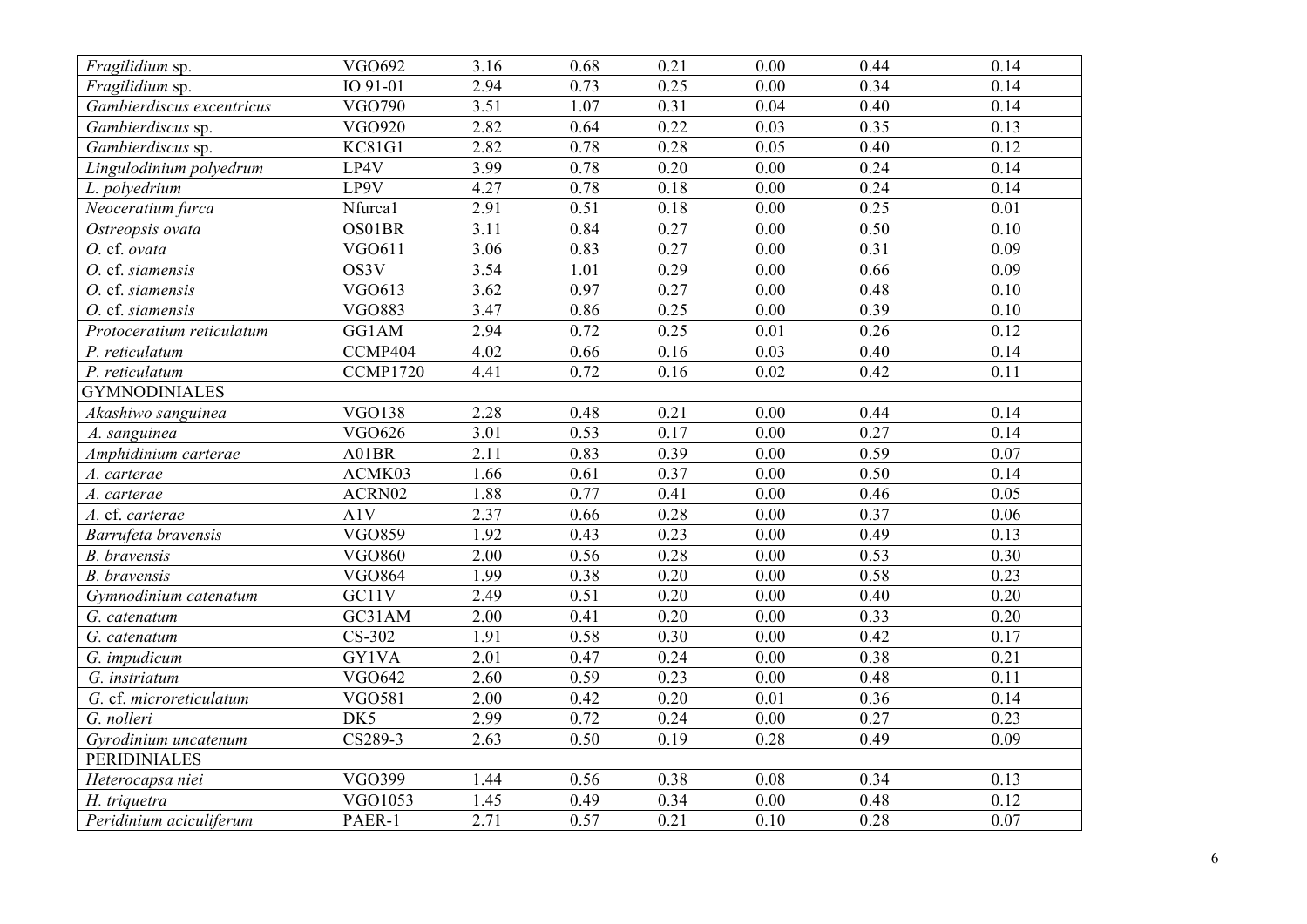| P.aciculiferum           | PAER-2            | 2.85  | 0.62 | 0.22 | 0.11 | 0.29 | 0.07 |
|--------------------------|-------------------|-------|------|------|------|------|------|
| Scrippsiella hangoei     | STHV-1            | 2.02  | 0.63 | 0.31 | 0.01 | 0.33 | 0.08 |
| S. hangoei               | STHV-2            | 2.01  | 0.65 | 0.31 | 0.01 | 0.35 | 0.07 |
| S. hangoei               | STHV-5            | 2.11  | 0.57 | 0.26 | 0.01 | 0.29 | 0.06 |
| S. hangoei               | STHV-6            | 2.03  | 0.60 | 0.29 | 0.02 | 0.34 | 0.08 |
| Scrippsiella sp.         | S3V               | 5.04  | 0.83 | 0.16 | 0.00 | 0.35 | 0.07 |
| <b>PROROCENTRALES</b>    |                   |       |      |      |      |      |      |
| Prorocentrum arenarium   | VGO776            | 7.43  | 0.67 | 0.09 | 0.02 | 0.38 | 0.19 |
| P. belizeanum            | PBMA01            | 19.80 | 1.16 | 0.06 | 0.00 | 0.52 | 0.18 |
| P. belizeanum            | <b>VGO867</b>     | 25.42 | 1.01 | 0.04 | 0.01 | 0.49 | 0.16 |
| P. compressum            | VGO621            | 4.75  | 0.83 | 0.18 | 0.00 | 0.29 | 0.09 |
| P. cf. faustiae          | <b>VGO894</b>     | 7.39  | 0.82 | 0.11 | 0.00 | 0.33 | 0.19 |
| P. levis                 | <b>VGO777</b>     | 40.32 | 0.85 | 0.02 | 0.01 | 0.40 | 0.17 |
| P. levis                 | <b>VGO957</b>     | 15.58 | 0.68 | 0.05 | 0.00 | 0.40 | 0.22 |
| P. lima                  | PL2V              | 12.08 | 1.09 | 0.09 | 0.00 | 0.71 | 0.22 |
| P. cf. lima              | <b>VGO620</b>     | 3.81  | 0.93 | 0.25 | 0.01 | 0.53 | 0.22 |
| P. micans                | PM1V              | 7.94  | 0.88 | 0.11 | 0.00 | 0.40 | 0.09 |
| P. minimum               | <b>VGO365</b>     | 4.75  | 0.85 | 0.18 | 0.00 | 0.35 | 0.05 |
| P. minimum               | <b>VGO367</b>     | 10.68 | 1.16 | 0.11 | 0.00 | 0.28 | 0.06 |
| $P.$ $\n  nux$           | <b>UTEX1008</b>   | 3.64  | 1.07 | 0.29 | 0.00 | 0.48 | 0.08 |
| P. rathymum              | <b>VGO893</b>     | 10.30 | 1.12 | 0.11 | 0.00 | 0.42 | 0.12 |
| P. rostratum             | PR1V              | 18.65 | 1.19 | 0.06 | 0.00 | 0.30 | 0.09 |
| P. triestinum            | PT <sub>2</sub> V | 4.28  | 0.95 | 0.22 | 0.00 | 0.42 | 0.10 |
| <b>THORACOSPHAERALES</b> |                   |       |      |      |      |      |      |
| Thoracosphaera heimii    | <b>CCMP1069</b>   | 2.43  | 0.80 | 0.33 | 0.00 | 0.58 | 0.04 |
|                          |                   |       |      |      |      |      |      |
| Mean                     |                   | 4.52  | 0.73 | 0.22 | 0.01 | 0.37 | 0.12 |
| ${\rm SD}$               |                   | 5.39  | 0.23 | 0.08 | 0.03 | 0.12 | 0.05 |
| ${\bf N}$                |                   | 90    | 90   | 90   | 21   | 90   | 90   |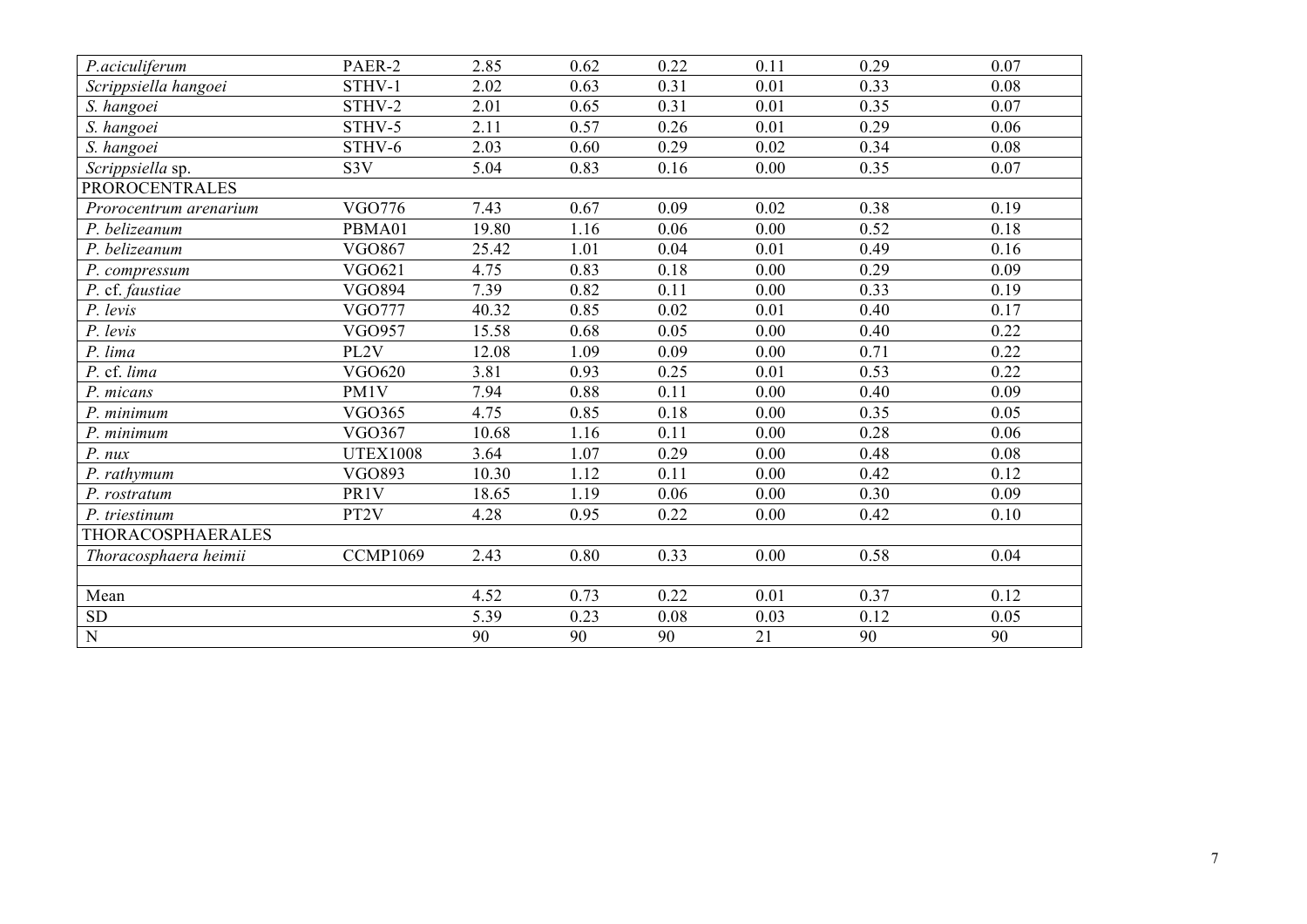| <b>Chloroplast Type 2</b> | Chl $c_3$ :chl a | Chl $c_2$ :chl a | $MGDG$ -chl $c_2$ :chl a | $MGDG$ -chl $c_2$ :chl a | $MGDG$ -chl $c_2$ :chl a | $Chlc_3:chlc_2$ | $\Sigma$ chl c:chl a |
|---------------------------|------------------|------------------|--------------------------|--------------------------|--------------------------|-----------------|----------------------|
| Species and strain code   |                  |                  | Peak 51                  | Peak 56                  | Peak 60                  |                 |                      |
| Karenia brevis CCMP718    | 0.05             | 0.08             | 0.00                     | 0.01                     | 0.00                     | 0.62            | 0.14                 |
| K. brevis CCMP2281        | 0.05             | 0.10             | 0.00                     | 0.01                     | 0.00                     | 0.50            | 0.16                 |
| K. mikimotoi CCMP429      | 0.06             | 0.11             | 0.00                     | 0.00                     | 0.00                     | 0.50            | 0.17                 |
| K. papilonacea VGO679     | 0.04             | 0.09             | 0.00                     | 0.01                     | 0.00                     | 0.47            | 0.13                 |
| K. selliformis VGO875     | 0.06             | 0.11             | 0.00                     | 0.00                     | 0.00                     | 0.55            | 0.17                 |
| K. umbella Gy2DE          | 0.05             | 0.11             | 0.00                     | 0.00                     | 0.00                     | 0.62            | 0.16                 |
| <b>Chloroplast Type 3</b> |                  |                  |                          |                          |                          |                 |                      |
| Karlodinium armiger GC-7  | 0.06             | 0.10             | 0.01                     | 0.01                     | 0.00                     | 0.59            | 0.19                 |
| K. decipiens Nervión34    | 0.05             | 0.15             | 0.00                     | 0.00                     | 0.00                     | 0.35            | 0.20                 |
| K. veneficum CCMP415      | 0.06             | 0.15             | 0.00                     | 0.00                     | 0.00                     | 0.41            | 0.21                 |
| K. veneficum CCMP1974     | 0.06             | 0.15             | 0.00                     | 0.00                     | 0.00                     | 0.38            | 0.21                 |
| K. veneficum CS-310       | 0.07             | 0.16             | 0.00                     | 0.00                     | 0.00                     | 0.41            | 0.23                 |
| K. veneficum GC-4         | 0.04             | 0.12             | 0.00                     | 0.00                     | 0.00                     | 0.31            | 0.17                 |
| K. veneficum VGO691       | 0.05             | 0.13             | 0.00                     | 0.00                     | 0.00                     | 0.41            | 0.18                 |
| K. veneficum VGO870       | 0.05             | 0.14             | 0.00                     | 0.00                     | 0.00                     | 0.33            | 0.19                 |
| Takayama cf. helix VGO341 | 0.05             | 0.14             | 0.01                     | 0.02                     | 0.01                     | 0.35            | 0.23                 |

Table S3. Mass pigment ratios (w:w, accessory chls:chl *a*) in pigment-based chloroplast Types 2 and 3. Abbreviations as in Table 1 of the main text

## Table S3 (cont.)

| <b>Chloroplast Type 2</b> | But-fuco | But-fuco | But- | Fuco | 4k-hex-   | 4k-hex- | Hex- | GyrE1 | GyrE2 | GyrE3 |
|---------------------------|----------|----------|------|------|-----------|---------|------|-------|-------|-------|
| Species and strain code   | like-1   | like-2   | fuco |      | fuco-like | fuco    | fuco | -like | C12:0 | C14:0 |
| Karenia brevis CCMP718    | 0.03     | 0.06     | 0.07 | 0.25 | 0.04      | 0.10    | 0.06 | 0.00  | 0.10  | 0.00  |
| K. brevis CCMP2281        | 0.05     | 0.05     | 0.07 | 0.18 | 0.08      | 0.09    | 0.08 | 0.00  | 0.13  | 0.00  |
| K. mikimotoi CCMP429      | 0.06     | 0.06     | 0.08 | 0.24 | 0.10      | 0.10    | 0.08 | 0.02  | 0.10  | 0.00  |
| K. papilonacea VGO679     | 0.02     | 0.03     | 0.11 | 0.10 | 0.08      | 0.08    | 0.25 | 0.03  | 0.16  | 0.01  |
| K. selliformis VGO875     | 0.07     | 0.08     | 0.07 | 0.20 | 0.09      | 0.11    | 0.07 | 0.01  | 0.11  | 0.01  |
| K. umbella Gy2DE          | 0.01     | 0.01     | 0.11 | 0.20 | 0.09      | 0.07    | 0.28 | 0.00  | 0.15  | 0.00  |
| <b>Chloroplast Type 3</b> |          |          |      |      |           |         |      |       |       |       |
| Karlodinium armiger GC-7  | 0.00     | 0.00     | 0.01 | 0.25 | 0.00      | 0.00    | 0.39 | 0.00  | 0.10  | 0.05  |
| K. decipiens Nervión34    | 0.00     | 0.00     | 0.21 | 0.16 | 0.00      | 0.00    | 0.38 | 0.00  | 0.13  | 0.09  |
| K. veneficum CCMP 415     | 0.00     | 0.00     | 0.11 | 0.41 | 0.00      | 0.00    | 0.27 | 0.00  | 0.23  | 0.02  |
| K. veneficum CCMP 1974    | 0.00     | 0.00     | 0.13 | 0.32 | 0.00      | 0.00    | 0.24 | 0.00  | 0.15  | 0.09  |
| K. veneficum CS-310       | 0.00     | 0.00     | 0.15 | 0.55 | 0.00      | 0.00    | 0.29 | 0.00  | 0.19  | 0.04  |
| K. veneficum GC-4         | 0.00     | 0.00     | 0.07 | 0.53 | 0.00      | 0.00    | 0.18 | 0.00  | 0.18  | 0.04  |
| K. veneficum VGO691       | 0.00     | 0.00     | 0.08 | 0.43 | 0.00      | 0.00    | 0.22 | 0.00  | 0.19  | 0.03  |
| K. veneficum VGO870       | 0.00     | 0.00     | 0.16 | 0.22 | 0.00      | 0.00    | 0.34 | 0.00  | 0.19  | 0.02  |
| Takayama cf. helix VGO341 | 0.00     | 0.00     | 0.00 | 0.87 | 0.00      | 0.00    | 0.05 | 0.00  | 0.00  | 0.00  |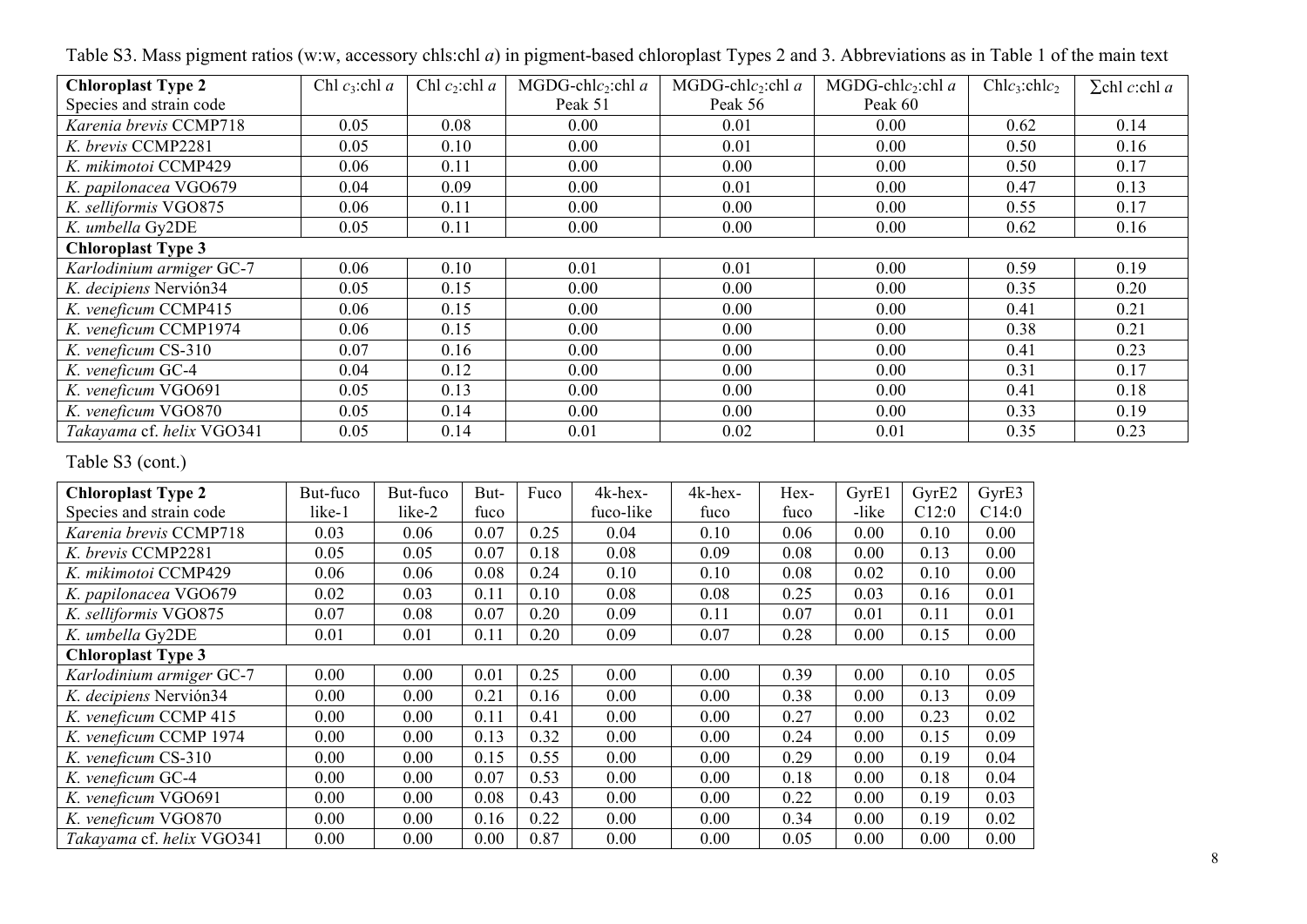| Chl $c_2$ | Chl $c_1$ -like Eg. | MgDVP        | Chl $c_1$             | Fuco          |                       |              |                                         |
|-----------|---------------------|--------------|-----------------------|---------------|-----------------------|--------------|-----------------------------------------|
| 0.03      | 0.003               | 0.000        | 0.06                  | 0.40          |                       |              |                                         |
| 0.04      | 0.006               | 0.001        | 0.07                  | 0.38          |                       |              |                                         |
| 0.05      | 0.007               | 0.003        | 0.08                  | 0.55          |                       |              |                                         |
| Chl $c_2$ | Alloxanthin         | Crocoxanthin | $\beta$ <i>E</i> -car |               |                       |              |                                         |
| 0.05      | 1.02                | 0.05         | 0.12                  |               |                       |              |                                         |
| 0.06      | 0.85                | 0.04         | 0.11                  |               |                       |              |                                         |
| 0.05      | 0.87                | 0.03         | 0.12                  |               |                       |              |                                         |
| 0.06      | 0.84                | 0.03         | 0.09                  |               |                       |              |                                         |
| Neo       | Viola               | Anth         | Zea                   | <b>Unk443</b> | $\beta$ <i>E</i> -car | $\beta$ -car | Chl $b$                                 |
| 0.06      | 0.05                | 0.007        | 0.006                 | 0.11          | 0.02                  | 0.02         | 0.74                                    |
| 0.09      | 0.11                | 0.007        | 0.03                  | 0.10          | 0.02                  | 0.03         | 0.58                                    |
| 0.09      | 0.08                | 0.01         | 0.04                  | 0.09          | 0.02                  | 0.03         | 0.57                                    |
| 0.06      | 0.22                | 0.02         | 0.01                  | 0.12          | 0.07                  | 0.03         | 0.08                                    |
|           |                     |              |                       |               |                       |              | $\beta \psi$ -car<br>tr.<br>tr.<br>0.03 |

Table S4. Mass pigment to chlorophyll (chl) *a* ratios (w:w) in pigment-based chloroplast Types 4, 5 and 6; tr.: trace amounts; other abbreviations as in Table 1 of the main text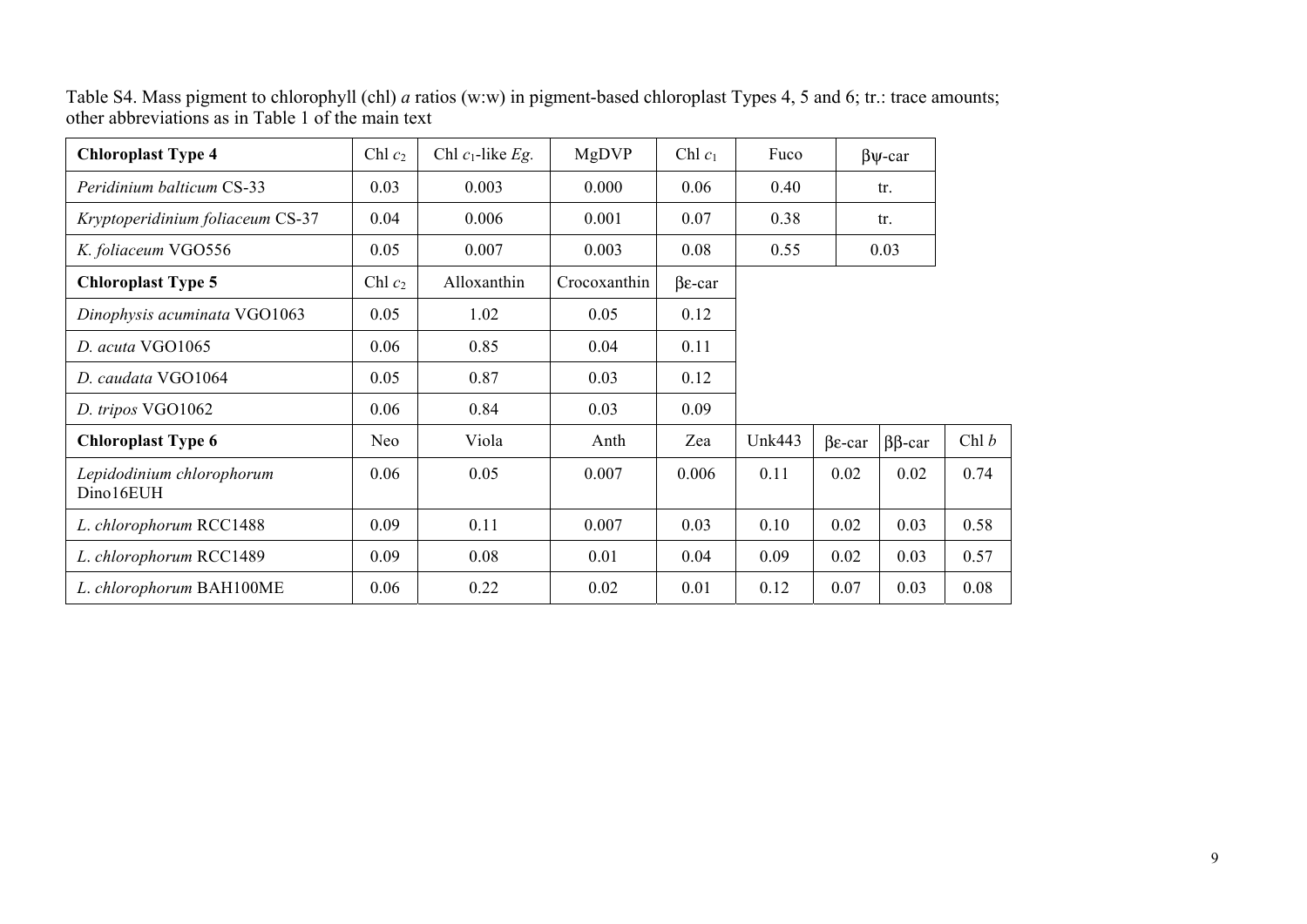| Karenia spp.     | Species description                                        | HPLC pigment data                                                      |
|------------------|------------------------------------------------------------|------------------------------------------------------------------------|
| K. asterichroma  | de Salas et al. (2004b)                                    |                                                                        |
| K. bicuneiformis | Botes et al. (2003)                                        | $\overline{\phantom{0}}$                                               |
| K. bidigitata    | Haywood et al. (2004)                                      | $\overline{\phantom{0}}$                                               |
| K. brevis        | (C.C. Davis) Hansen & Moestrup, in Daugbjerg et al. (2000) | Millie et al. (1997), Örnólfsdóttir et al. (2003)                      |
| K. brevisulcata  | Chang & Ryan $(2004)$                                      | $\overline{\phantom{0}}$                                               |
| K. concordia     | Chang & Ryan $(2004)$                                      | $\overline{\phantom{0}}$                                               |
| K. cristata      | Botes et al. (2003)                                        | —                                                                      |
| K. digitata      | Yang et al. (2000)                                         | $\overline{\phantom{0}}$                                               |
| K. longicanalis  | Yang et al. 2001                                           |                                                                        |
| K. mikimotoi     | (Miyake et Kominami ex Oda) Hansen & Moestrup, in          | Suzuki & Ishimaru (1992), Johnsen & Sakshaug (1993), this study        |
|                  | Daugbjerg et al. (2000)                                    |                                                                        |
| K. papilonaceae  | Haywood et al. (2004)                                      | Laza-Martinez et al. (2007)                                            |
| K. selliformis   | Haywood et al. (2004)                                      | This study                                                             |
| K. umbella       | de Salas et al. (2004a)                                    | de Salas et al. (2004a), this study                                    |
| Karlodinium spp. |                                                            |                                                                        |
| K. antarcticum   | de Salas et al. (2008)                                     | $\overline{\phantom{0}}$                                               |
| K. armiger       | Bergholtz et al. (2006)                                    | Bergholtz et al. (2006), Garcés et al. (2006), this study              |
| K. australe      | de Salas et al. (2005)                                     | de Salas et al. (2005)                                                 |
| K. ballantinum   | de Salas et al. $(2008)$                                   |                                                                        |
| K. conicum       | de Salas et al. (2008)                                     | —                                                                      |
| K. corrugatum    | de Salas et al. (2008)                                     | $\overline{\phantom{0}}$                                               |
| K. corsicum      | Siano et al. (2009)                                        |                                                                        |
| K. decipiens     | de Salas et al. (2008)                                     | Laza-Martinez et al. (2007), this study                                |
| K. veneficum     | (Ballantine) Larsen, in Daugbjerg et al. (2000)            | Johnsen & Sakshaug (1993), Kempton et al. (2002), Bergholtz et         |
|                  |                                                            | al. (2006), Garcés et al. (2006), Bachvaroff et al. (2009), this study |
| Takayama spp.    |                                                            |                                                                        |
| T. acrotrocha    | Siano et al. (2009)                                        | $\overline{\phantom{0}}$                                               |
| T. cladochroma   | (Larsen) de Salas, Bolch & Hallegraeff,                    | $\overline{\phantom{0}}$                                               |
|                  | in de Salas et al. (2003)                                  |                                                                        |
| T. helix         | de Salas et al. $(2003)$                                   | de Salas et al. (2003), this study                                     |
| T. tasmanica     | de Salas et al. $(2003)$                                   | de Salas et al. (2003)                                                 |
| T. tuberculata   | de Salas et al. (2008)                                     |                                                                        |
| T. pulchella     | Steidinger et al. (1998)                                   | $\overline{\phantom{0}}$                                               |

Table S5. Species of *Karenia*, *Karlodinium* and *Takayama* described to date and the available pigment information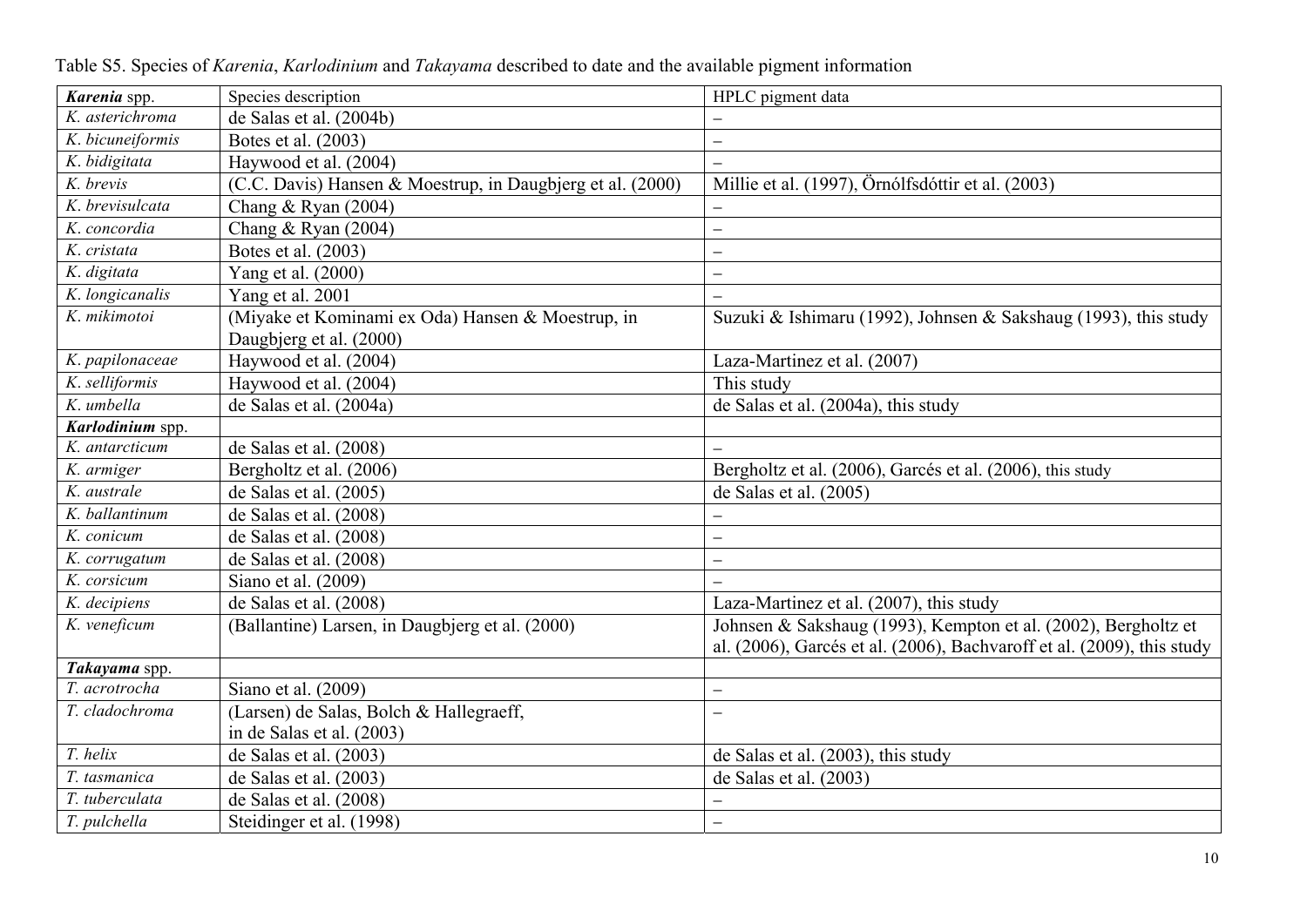Table S6. Peridinin to chlorophyll (chl) *a* molar ratios used in CHEMTAX analysis of pigment data. Original data were in mass (w:w) ratios; here data are shown as molar ratios by multiplying the ratio of chl *a* MW (894) to MW of peridinin  $(631) = 1.42$ 

| Peridinin to chl a ratio | Source                        |
|--------------------------|-------------------------------|
| (mole:mole)              |                               |
| 0.75                     | Mackey et al. (1996)          |
| 0.75                     | Wright et al. (1996)          |
| $0.86 - 1.42$            | Mackey et al. (1998)          |
| 0.61, 0.94               | Schlüter et al. (2000)        |
| 1.51                     | Wright & van den Enden (2000) |
| 0.71; 0.94               | Descy et al. (2000)           |
| 0.77, 1.09               | Suzuki et al. (2002)          |
| 1.51                     | Ishikawa et al. (2002)        |
| 0.85                     | DiTullio et al. (2003)        |
| 0.76                     | Örnólfsdóttir et al. (2003)   |
| 0.76                     | Rodríguez et al. (2003)       |
| 0.71                     | Buchaca et al. (2005)         |
| 1.51                     | Llewellyn et al. (2005)       |
| 1.12                     | Lewitus et al. (2005)         |
| 0.88                     | DiTullio et al. (2005)        |
| $0.56 - 0.65$            | Rodríguez et al. (2006)       |
| $0.52 - 0.88$            | Schlüter et al. (2006)        |
| 0.60                     | Eker-Develi et al. (2008)     |
| 1.10                     | Lionard et al. (2008)         |
| 0.92                     | Wright et al. (2009)          |
| 1.16                     | Wright et al. (2010)          |
| $0.59 - 0.63$            | Lauridsen et al. (2011)       |
| $0.56 - 0.62$            | Laviale & Neveux (2011)       |
| $0.50 - 0.89$            | Ruivo et al. (2011)           |
| $0.99 - 1.06$            | Schlüter et al. (2011)        |
| 0.75                     | Suzuki et al. (2011)          |

Table S7. Pigment-based chloroplast types in Dinophyceae and their distribution in other algal taxa

| Dinophyceae      | Representative species     | Algal taxa with similar        | Representative species      |
|------------------|----------------------------|--------------------------------|-----------------------------|
| chloroplast type |                            | pigment-based chloroplast      |                             |
| Type 1           | Alexandrium minutum        |                                |                             |
| Type 2           | Karenia mikimotoi          |                                |                             |
| Type 3           | Karlodinium veneficum      | Haptophyta Type-8 <sup>a</sup> | Phaeocystis spp.?           |
| Type 4           | Durinskia baltica,         | Bacillariophyceae/Haptophyta-  | Pseudo-nitzschia australis/ |
|                  | Kryptoperidinium foliaceum | Type $2^a$                     | Pavlova gyrans              |
| Type 5           | Dinophysis acuminata       | Cryptophyceae                  | Teleaulax spp.              |
| Type 6           | Lepidodinium chlorophorum  | Chlorophyceae/Ulvophyceae      |                             |
|                  |                            | Trebouxiophyceae               |                             |

<sup>a</sup>Haptophyte pigment types as defined in Zapata et al. (2004)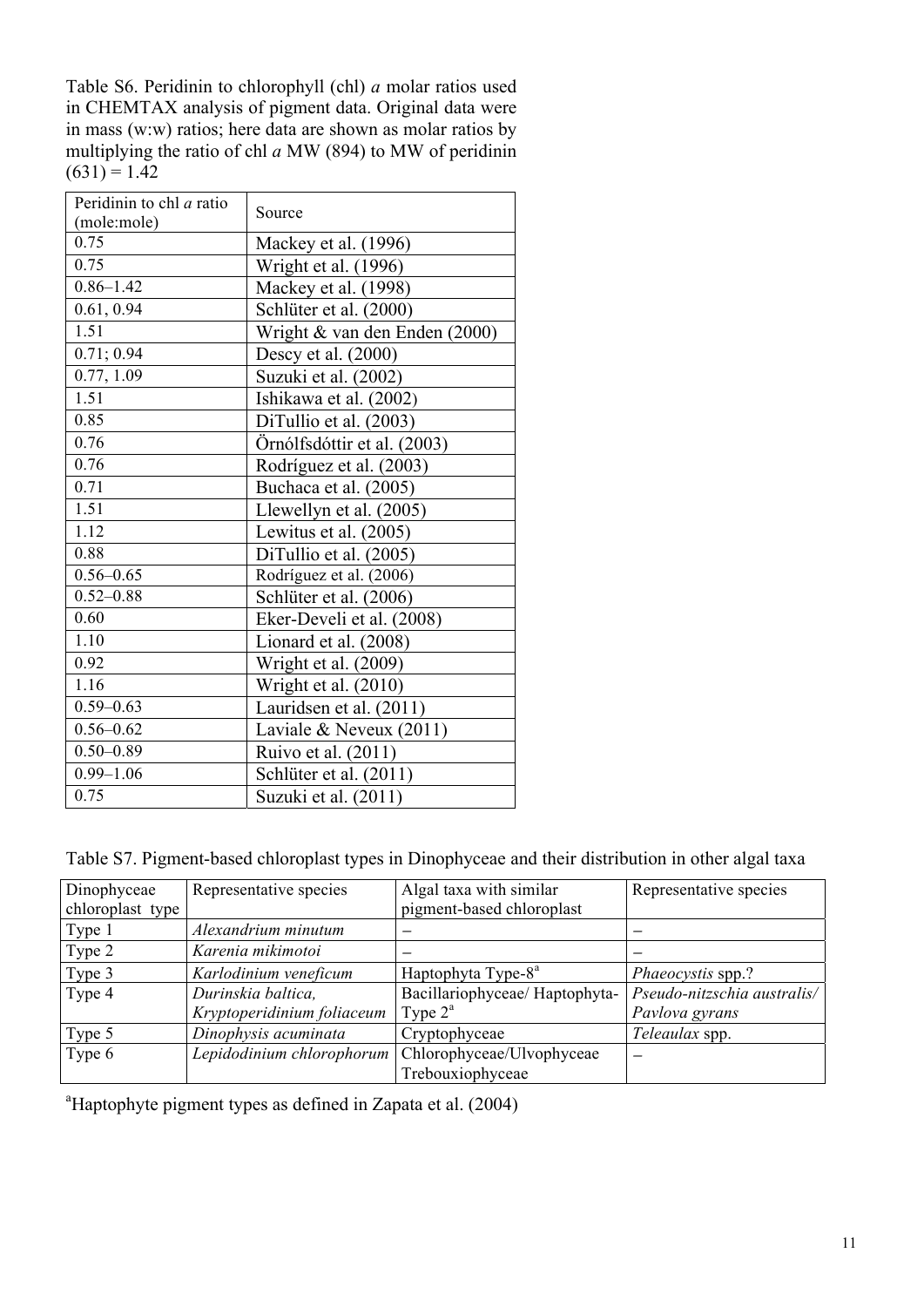## LITERATURE CITED

- Bachvaroff TR, Adolf JE, Place AR (2009) Strain variation in *Karlodinium veneficum* (Dinophyceae): toxin profiles, pigments, and growth characteristics. J Phycol 45:137–153
- Bergholtz T, Daugbjerg N, Moestrup O, Fernández-Tejedor M (2006) On the identity of *Karlodinium veneficum* and description of *Karlodinium armiger* sp. nov. (Dinophyceae), based on light and electron microscopy, nuclear encoded LSU rDNA and pigment composition. J Phycol 42:170–193
- Botes L, Sym SD, Pitcher GC (2003) *Karenia cristata* sp. nov. and *Karenia bicuneiformis* sp. nov. (Gymnodiniales, Dinophyceae): two *Karenia* species from the South African coast. Phycologia 42:563–571
- Buchaca T, Felip M, Catalan J (2005) A comparison of HPLC pigment analyses and biovolume estimates of phytoplankton groups in an oligotrophic lake. J Plankton Res 27:91–101
- Chang FH, Ryan KG (2004) *Karenia concordia* sp. nov. (Gymnodiniales, Dinophyceae), a new nonthecate dinoflagellate isolated from the New Zealand northeast coast during the 2002 harmful algal bloom events. Phycologia 43:552–562
- Daugbjerg N, Hansen G, Larsen J, Moestrup Ø (2000) Phylogeny of some of the major genera of dinoflagellates based on ultrastructure and partial LSU rDNA sequence data, including the erection of three new genera of unarmoured dinoflagellates. Phycologia 39:302–317
- De Salas MF, Bolch CJS, Botes L, Nash G, Wright SW, Hallegraeff GM (2003) *Takayama* gen. nov. (Gymnodiniales, Dinophyceae), a new genus of unarmed dinoflagellates with sigmoid apical grooves, including the description of two new species. J Phycol 39:1233–1246
- De Salas MF, Bolch CJS, Hallegraeff GM (2004a) *Karenia umbella* sp. nov. (Gymnodiniales, Dinophyceae), a new potentially ichthyotoxic dinoflagellate species from Tasmania, Australia. Phycologia 43:166–175
- De Salas MF, Bolch CJS, Hallegraeff GM (2004b) *Karenia asteriochroma* sp. nov. (Gymnodiniales, Dinophyceae), a new dinoflagellate species associated with finfish aquaculture mortalities in Tasmania, Australia. Phycologia 43:624–631
- De Salas MF, Bolch CJS, Hallegraeff GM (2005) *Karlodinium australe* sp. nov. (Gymnodiniales, Dinophyceae), a new potentially ichthyotoxic unarmoured dinoflagellate from lagoonal habitats of south-eastern Australia. Phycologia 44:640–650
- De Salas MF, Laza-Martínez A, Hallegraeff GM (2008) Novel unarmored dinoflagellates from the toxigenic family Kareniaceae (Gymnodiniales): five new species of *Karlodinium* and one new *Takayama* from the Australian sector of the Southern Ocean. J Phycol 44:241–257
- Descy JP, Higgins HW, Mackey DJ, Hurley JP, Frost TM (2000) Pigment ratios and phytoplankton assessment in northern Wisconsin lakes. J Phycol 36:274–286
- DiTullio GR, Geesey ME, Jones DR, Daly KL, Campbell L, Smith WO Jr (2003) Phytoplankton assemblage structure and primary productivity along 170°W in the South Pacific Ocean. Mar Ecol Prog Ser 255:55–80
- DiTullio GR, Geesey ME, Maucher JM, Alm MB, Riseman SF, Bruland KW (2005) Influence of iron on algal community composition and physiological status in the Peru upwelling system. Limnol Oceanogr 50:1887–1907
- Eker-Develi E, Berthon JF, van der Linde D (2008) Phytoplankton class determination by microscopic and HPLC-CHEMTAX analyses in the southern Baltic Sea. Mar Ecol Prog Ser 359:69–87
- Garcés E, Fernández M, Penna A, Van Lenning K, Gutierrez A, Camp J, Zapata M (2006) Characterization of NW Mediterranean *Karlodinium* spp. (Dinophyceae) strains using morphological, molecular, chemical, and physiological methodologies. J Phycol 42:1096–1112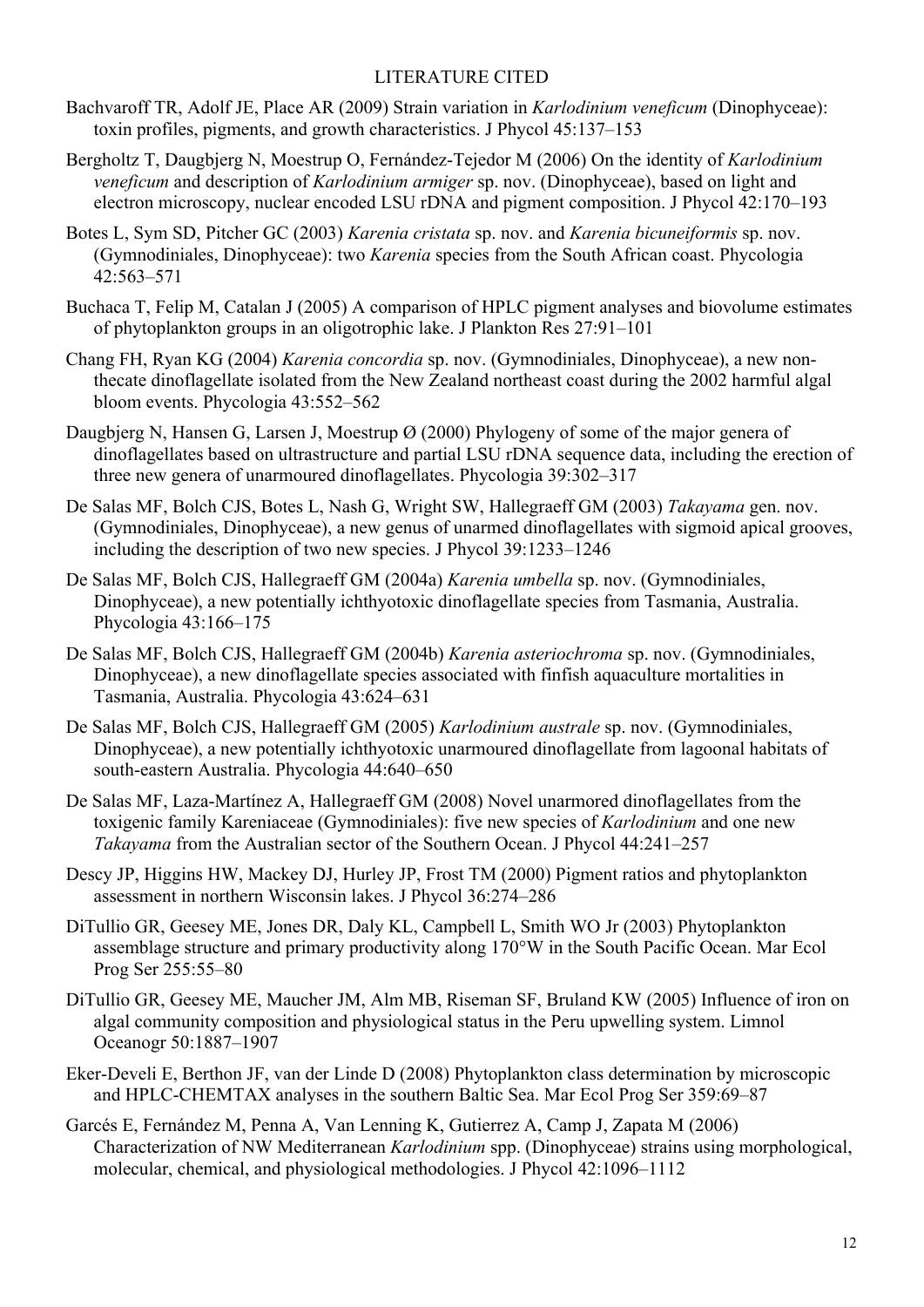- Haywood AJ, Steidinger KA, Truby EW, Bergquist PR, Bergquist PL, Adamson J, MacKenzie L (2004) Comparative morphology and molecular phylogenetic analysis of three new species of the genus *Karenia* (Dinophyceae) from New Zealand. J Phycol 40:165–179
- Ishikawa A, Wright SW, van den Enden R, Davidson AT, Marchant HJ (2002) Abundance, size structure and community composition of phytoplankton in the Southern Ocean in the austral summer 1999/2000. Polar Biosci 15:11–26
- Johnsen G, Sakshaug E (1993) Bio-optical characteristics and photoadaptive responses in the toxic and bloom-forming dinoflagellates *Gyrodinium aureolum, Gymnodinium galatheanum*, and two strains of *Prorocentrum minimum.* J Phycol 29:627–642
- Kempton JW, Lewitus AJ, Deeds JR, Law JM, Place AR (2002) Toxicity of *Karlodinium micrum* (Dinophyceae) associated with a fish kill in a South Carolina brackish retention pond. Harmful Algae 1:233–241
- Lauridsen TL, Schlüter L, Johansson LS (2011) Determining algal assemblages in oligotrophic lakes and streams: comparing information from newly developed pigment/chlorophyll *a* ratios with direct microscopy. Freshw Biol 56:1638–1651
- Laviale M, Neveux L (2011) Relationships between pigment ratios and growth irradiance in 11 marine phytoplankton species. Mar Ecol Prog Ser 425:63–77
- Laza-Martinez A, Seoane S, Zapata M, Orive E (2007) Phytoplankton pigment patterns in a temperate estuary: from unialgal cultures to natural assemblages. J Plankton Res 29:913–929
- Lewitus AJ, White DL, Tymowski RG, Geesey ME, Hymel SN, Noble PA (2005) Adapting the CHEMTAX method for assessing phytoplankton taxonomic composition in Southeastern U.S. estuaries. Estuaries 28:160–172
- Lionard M, Muylaert K, Tackx M, Vyverman W (2008) Evaluation of the performance of HPLC– CHEMTAX analysis for determining phytoplankton biomass and composition in a turbid estuary (Schelde, Belgium). Estuar Coast Shelf Sci 76:809–817
- Llewellyn CA, Fishwick JR, Blackford JC (2005) Phytoplankton community assemblage in the English Channel: a comparison using chl *a* derived from HPLC-CHEMTAX and carbon derived from microscopy cell counts. J Plankton Res 27:103–119
- Mackey MD, Mackey DJ, Higgins HW, Wright SW (1996) CHEMTAX a program for estimating class abundances from chemical markers: application to HPLC measurements of phytoplankton. Mar Ecol Prog Ser 144:265–283
- Mackey DJ, Higgins HW, Mackey MD, Holdsworth D (1998) Algal class abundances in the western equatorial Pacific: estimation from HPLC measurements of chloroplast pigments using CHEMTAX. Deep-Sea Res I 45:1441–1468
- Millie DF, Schofield OM, Kirkpatrick GJ, Johnsen G, Tester PA, Vinyard BT (1997) Detection of harmful algal blooms using photopigments and absorption signatures: a case study of the Florida red tide dinoflagellate, *Gymnodinium breve.* Limnol Oceanogr 42:1240–1251
- Örnólfsdóttir EB, Pinckney JL, Tester PA (2003) Quantification of the relative abundance of the toxic dinoflagellate *Karenia brevis* (Dinophyta), using unique photopigments. J Phycol 39:449–457
- Rodríguez F, Pazos Y, Maneiro J, Zapata M (2003) Temporal variation in phytoplankton assemblages and pigment composition at a fixed station of the Ría of Pontevedra (NW Spain). Estuar Coast Shelf Sci 58:499–515
- Rodríguez F, Garrido JL, Crespo BG, Arbones B, Figueiras FG (2006) Size-fractionated phytoplankton pigment groups in the NW Iberian upwelling system: impact of the Iberian Poleward Current. Mar Ecol Prog Ser 323:59–73